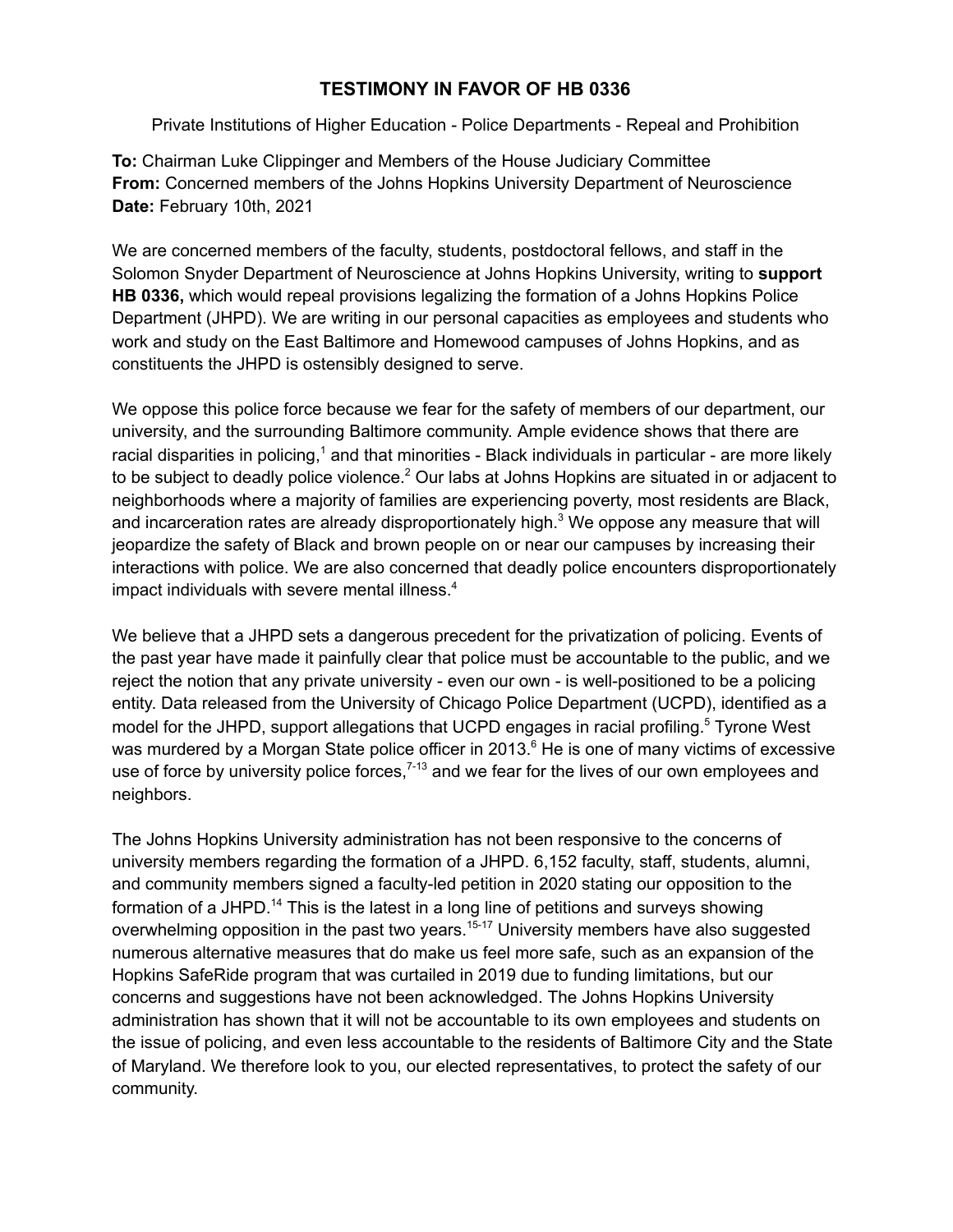Out of concern for our safety, and in particular, the safety of our Black and brown community members and neighbors, we urge you to vote in favor of **HB 0336.**

Signed,

## **Faculty:**

Jay Baraban, District 11 Jeremiah Cohen, District 11 Charles Connor, District 7 Gul Dolen, District 45 Sascha du Lac, District 3 Mohamed Farah Christopher R. Fetsch, District 43 Austin Graves, District 11 Lindsay Hayes, District 46

## **Postdoctoral Fellows:**

Alexei Bygrave, District 40 Zuying Chai Minhyeok Chang, District 11 Huei-Ying Chen, District 43 Alexis Chidi, District 46 Varun Chokshi, District 40 Marjan Gharagozloo, District 43 Bryce Grier, District 43

## **Graduate Students:**

Jessie Benedict, District 3 Sara Brooke, District 43 Thomas Burnett, District 43 Cody Call, District 43 Matilde Castro, District 43 Sheridan Cavalier, District 41 Michelle Chan-Cortes, District 46 Abel Corver, District 43 Raina Daleo, District 43 Mingyuan Dong, District 43 Jacob Elsey, District 43 Taylor Evans, District 40 Gabrielle Ewall, District 46 Jenna Glatzer, District 45 Cooper Grossman, District 46 Emily Han, District 46 Jared Hinkle, District 3

Alex L. Kolodkin, District 43 Hyungbae Kwon Hey-Kyoung Lee, District 43 Brady Maher, District 42B Cynthia Moss, District 41 Kristina Nielsen, District 42A Daniel O'Connor, District 41 Michele Pucak, District 42a

Ravikrishnan Jayakumar, District 43 Steven Jerijan, District 46 Su-Jeong Kim, District 41 Matthew Lewis, District 43 Kenichiro Nagahama William Olson, District 45 Jessica Queen, District 45 Elizabeth Sypek, District 12

Michael Hopkins, District 45 Hsin-Yi Hung, District 40 Consuelo Jimenez-Ornelas, District 40 Sarah Kruessel, District 46 Lisa Nicole Learman, District 45 Simon Locke Kate Maximov, District 46 Gian C. Molina-Castro, District 40 Charles Morgan, District 46 Erik Nelson, District 46 Trinh Nguyen, District 44B Pel Ozel Yasmin Padovan Hernandez, District 43 Rebekka Paisner, District 43 Anthony Ramnauth, District 45 Holly Robinson, District 43 Lionel Rodriguez, District 46